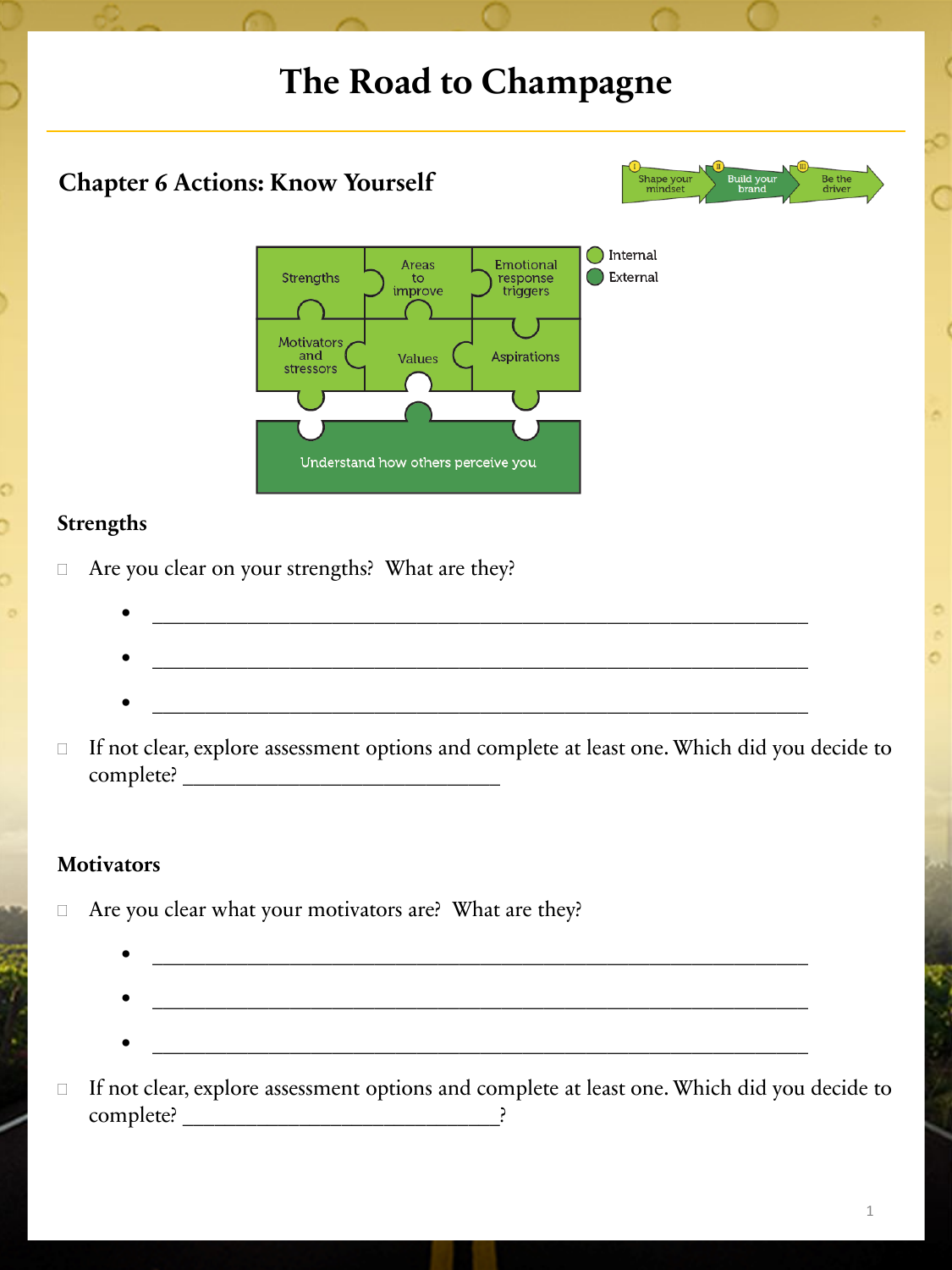# **The Road to Champagne**

| <b>Chapter 6 Actions: Know Yourself</b>                                            | $\sqrt{2}$<br><b>Build your</b><br>Shape your<br>mindset<br>brand |
|------------------------------------------------------------------------------------|-------------------------------------------------------------------|
| Personality                                                                        |                                                                   |
| Are you clear about your personality type? What are the key descriptors?<br>$\Box$ |                                                                   |
| ٠                                                                                  |                                                                   |
| ٠                                                                                  |                                                                   |
| $\bullet$                                                                          |                                                                   |

- $\bullet$  . The contract of the contract of the contract of the contract of the contract of the contract of the contract of the contract of the contract of the contract of the contract of the contract of the contract of the co
- $\Box$  Are you familiar with how to work with different personality types?
- If not clear, on either, explore assessment options and complete at least one. Which did you decide to complete? \_\_\_\_\_\_\_\_\_\_\_\_\_\_\_\_\_\_\_\_\_\_\_\_\_\_\_\_\_\_

#### **Emotional Intelligence**

 $\Box$  Do you know how emotionally intelligent you are, and what you can do to improve?

 $\bullet$  . The contract of the contract of the contract of the contract of the contract of the contract of the contract of the contract of the contract of the contract of the contract of the contract of the contract of the co

#### **Improvement Plan**

 Define and list a few aspects you will work on improving to excel in your field. You can ask "If I strengthen this, will it better position me for growth and the next steps I envision? If I fix that, will I remove a potential anchor that can keep me achieving my next steps?"

| Strengths to sharpen: | Development areas: |
|-----------------------|--------------------|
|                       |                    |
|                       |                    |
|                       |                    |
|                       |                    |

 $\Box$  Now prioritize those items based on how impactful they are to your growth, by writing next to each its rank (1 through 5).